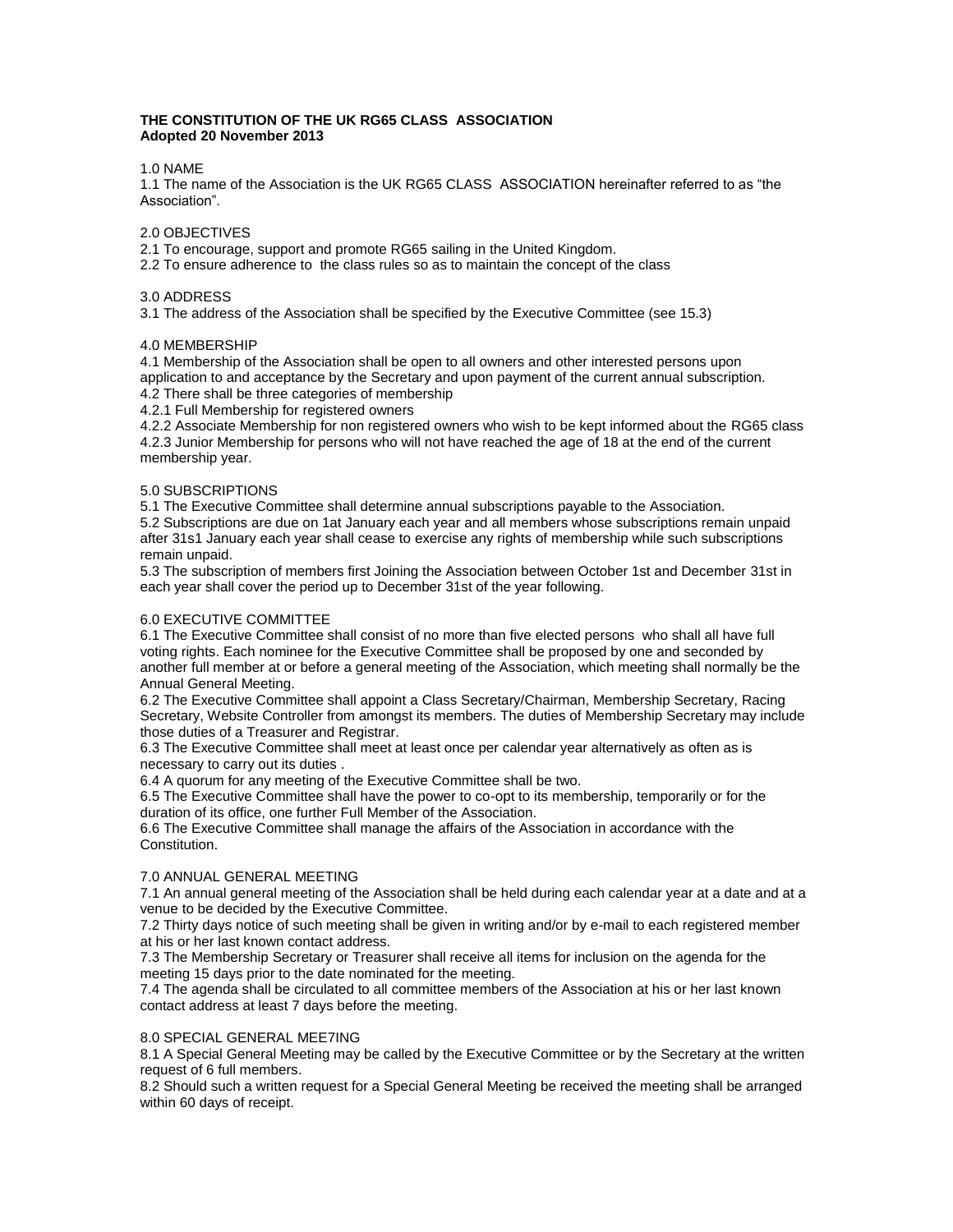8.3 30 days notice of such meeting shall be given in writing and/or by e-mail, to each registered member of the Association at his or her lest known contact address. The agenda for the meeting shall be Included with the notice of meeting.

# 9.0 QUORUM

9.1 The quorum for an Annual or Special General Meeting shall be six full members.

## 10.0 CHAIRMAN

10.1 At all meetings of the Association, the Class Secretary/Chairman, shall take the chair. 10.2 In the event of the absence of the Class Secretary/Chairman, the meeting shall elect a chairman.

### 11.0 AMENDMENT TO THE CONSTITUTION

11.1 Any proposed amendment to the Constitution shall appear on the Agenda of the General Meeting at which it is voted on (see 12.6).

### 12.0 VOTING AT GENERAL MEETINGS

12.1 Only Full Members of the Association who are in good standing and who are registered owners of RG65 boats shall be able to vote on any matters of the Association.

12.2 Eligible voters may vote in person, by post, or e-mail vote or by proxy,

12.3 Proxy votes shall be accepted if a proxy letter, signed by the eligible voter is received by the Membership Secretary before the Meeting.

12.4 Postal or e-mail votes shall only be accepted if delivered to the Membership Secretary before the Meeting.

12.5 Except for items shown in 12.6 amendments motions and elections shall be decided by a simple majority. The Chairman of the meeting shall have a casting vote only.

12.6 Amendments to the Constitution, ratification of expulsion from the Association and matters regarding the dissolution of the Association shall only be passed when at least two-thirds of those voting are in favour of the motion.

### 13.0 FINANCE

13.1 The Treasurer shall control the funds of the Association as directed from time to time by the Executive Committee.

13.2 Proper records of account shall be kept and a statement of account shall be presented at the Annual General Meeting.

13.3 The financial year shall run from October 1st to September 30th of the following year.

### 14.0 EXPULSION

14.1 Any member who, after due warning has been given by the Executive Committee in writing, persistently behaves in a manner that brings the Association into disrepute, may. by an unanimous decision of the full Executive Committee, be called upon to resign from the Association and. In the event of refusal to resign, shall be expelled.

14.2 In the event of expulsion of the member the member-may appeal against the decision of the Executive Committee to a general meeting. Such appeal must be received by the Membership Secretary not later than 14 days after the dale of the notice requesting the expulsion of the member concerned.

14.3 Any decision by the Executive Committee to expel a member shall be ratified at the next General Meeting of the Association.

### 15.0 LEGAL STATUS

15.1 The law applicable to this constitution shall be the law of England.

15.2 The Executive Committee shall from time to time appoint an address to which all legal processes may be served on the Association and to which notices and correspondence may be addressed.

15.4 The Class Secretary/Chairman of the Association or his nominee shall execute all legal documents on behalf of the Association.

### 16.0 INDEMNITY

16.1 Every member of the executive Committee or other officer of the Association shall be entitled to be indemnified out of the assets of the Association against all losses or liabilities which he may sustain or incur in the execution of the duties of his office or otherwise in relation thereto and no member of the Executive Committee or other officer shall be liable for any loss damage or misfortune which may happen to or be incurred by the Association in the execution of the duties of his office or in relation thereto.

17.0 DISPUTE RESOLUTION AND BINDING AGREEMENTS